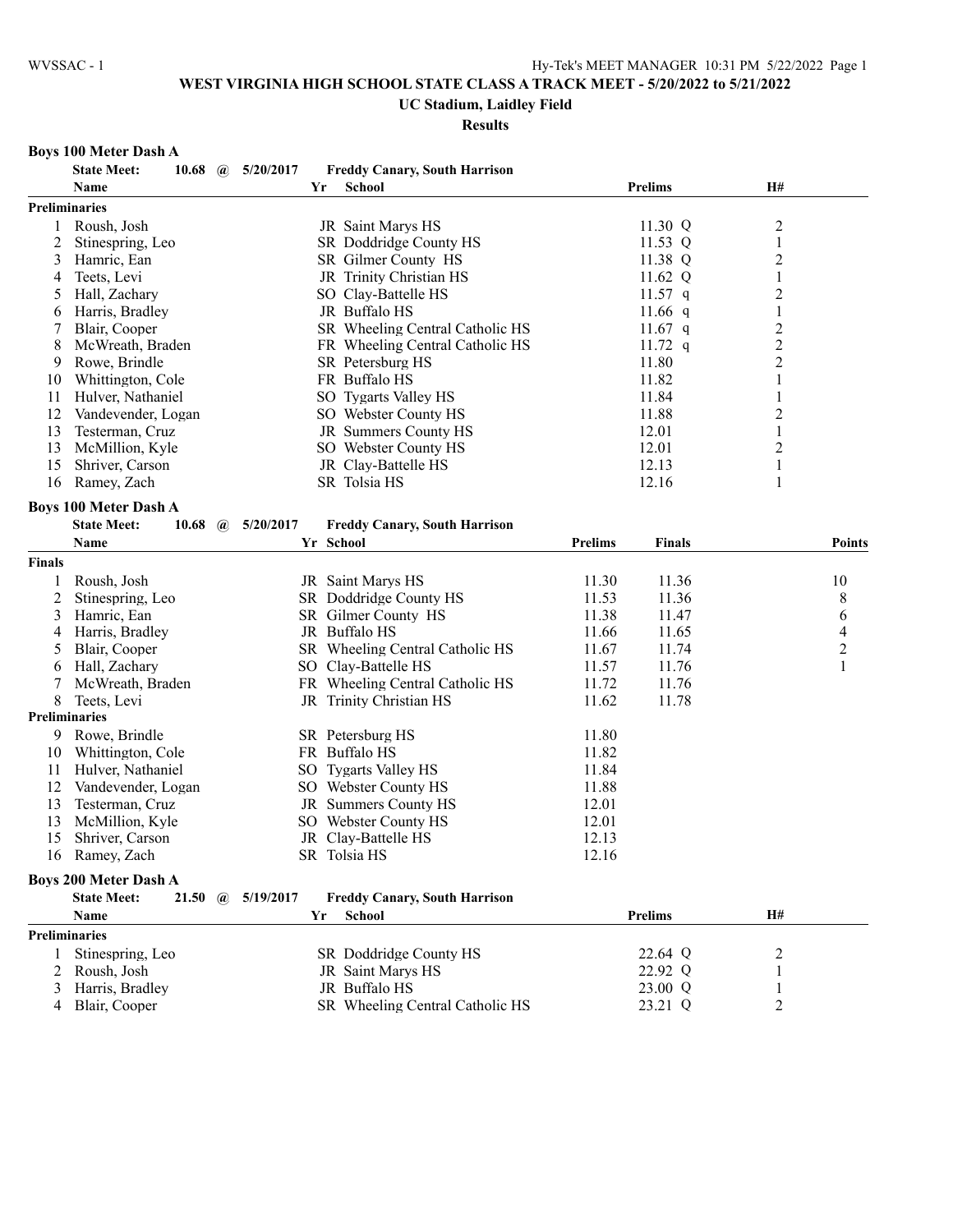#### **UC Stadium, Laidley Field**

#### **Results**

## **Preliminaries ... (Boys 200 Meter Dash A)**

|    | <b>Name</b>          | Yr | School                          | <b>Prelims</b> | <b>H#</b> |
|----|----------------------|----|---------------------------------|----------------|-----------|
|    | 5 Liveo, Joseph      |    | JR Wirt County HS               | $23.38$ q      |           |
| 6  | Hamric, Ean          |    | SR Gilmer County HS             | $23.39$ q      |           |
|    | Teets, Levi          |    | JR Trinity Christian HS         | $23.66$ q      |           |
|    | 8 Rowe, Brindle      |    | SR Petersburg HS                | $23.97$ q      |           |
| 9  | Bassett, Isaiah      |    | SR Valley (Wetzel) HS           | 24.16          |           |
| 10 | Taylor, Diego        |    | FR Moorefield HS                | 24.17          |           |
| 11 | Carr, Jarrett        |    | JR Moorefield HS                | 24.26          |           |
| 12 | Testerman, Cruz      |    | JR Summers County HS            | 24.26          |           |
| 13 | Erlandson, Christian |    | SO Wood County Christian HS     | 24.72          |           |
| 14 | Nester, Austin       |    | SR Wheeling Central Catholic HS | 24.74          |           |
| 15 | McMillion, Kyle      |    | SO Webster County HS            | 24.83          |           |
| 16 | Williams, Caleb      |    | SO Richwood HS                  | 24.92          |           |

#### **Boys 200 Meter Dash A**

| <b>State Meet:</b> |  | 21.50 (a) $5/19/2017$ | <b>Freddy Canary, South Harrison</b> |
|--------------------|--|-----------------------|--------------------------------------|
|                    |  |                       |                                      |

|                      | <b>Name</b>          |     | Yr School                    | <b>Prelims</b> | <b>Finals</b> | <b>Points</b> |
|----------------------|----------------------|-----|------------------------------|----------------|---------------|---------------|
| <b>Finals</b>        |                      |     |                              |                |               |               |
|                      | Stinespring, Leo     |     | SR Doddridge County HS       | 22.64          | 22.62         | 10            |
|                      | Roush, Josh          | JR  | Saint Marys HS               | 22.92          | 23.03         | 8             |
| 3                    | Harris, Bradley      | JR  | Buffalo HS                   | 23.00          | 23.37         | 6             |
| 4                    | Hamric, Ean          | SR  | Gilmer County HS             | 23.39          | 23.41         | 4             |
| 5.                   | Blair, Cooper        | SR  | Wheeling Central Catholic HS | 23.21          | 23.44         | 2             |
| 6                    | Teets, Levi          | JR  | Trinity Christian HS         | 23.66          | 23.87         |               |
|                      | Liveo, Joseph        |     | JR Wirt County HS            | 23.38          | 23.93         |               |
| 8                    | Rowe, Brindle        |     | SR Petersburg HS             | 23.97          | 24.17         |               |
| <b>Preliminaries</b> |                      |     |                              |                |               |               |
| 9                    | Bassett, Isaiah      |     | SR Valley (Wetzel) HS        | 24.16          |               |               |
| 10                   | Taylor, Diego        |     | FR Moorefield HS             | 24.17          |               |               |
| 11                   | Carr, Jarrett        |     | JR Moorefield HS             | 24.26          |               |               |
| 12                   | Testerman, Cruz      |     | JR Summers County HS         | 24.26          |               |               |
| 13                   | Erlandson, Christian | SO. | Wood County Christian HS     | 24.72          |               |               |
| 14                   | Nester, Austin       | SR. | Wheeling Central Catholic HS | 24.74          |               |               |
| 15                   | McMillion, Kyle      | SO. | Webster County HS            | 24.83          |               |               |
| 16                   | Williams, Caleb      | SO. | Richwood HS                  | 24.92          |               |               |

#### **Boys 400 Meter Dash A**

|               | 48.07<br><b>State Meet:</b><br>$\omega$ | 5/20/2017 | <b>Freddy Canary, South Harrison</b> |               |           |               |
|---------------|-----------------------------------------|-----------|--------------------------------------|---------------|-----------|---------------|
|               | <b>Name</b>                             | Yr        | School                               | <b>Finals</b> | <b>H#</b> | <b>Points</b> |
| <b>Finals</b> |                                         |           |                                      |               |           |               |
|               | Morrison, Gus                           |           | SR Ritchie County HS                 | 51.06         |           | 10            |
|               | Hamric, Ean                             |           | SR Gilmer County HS                  | 52.08         |           | 8             |
|               | Hieronymus, Gavin                       |           | SO Wahama HS                         | 52.80         |           | 6             |
| 4             | Williams, Caleb                         |           | SO Richwood HS                       | 52.80         |           | 4             |
|               | 5 Oganian, Max                          |           | JR Pocahontas County HS              | 52.89         |           | ↑             |
| 6.            | Milhoan, Wyatt                          |           | SO Ravenswood HS                     | 52.90         |           |               |
|               | Renner, Brady                           |           | SR Magnolia HS                       | 53.29         | C         |               |
| 8.            | Knight, Kyle                            |           | JR Trinity Christian HS              | 53.58         |           |               |
| 9             | Winfrey, Sean                           |           | SO Tyler Consolidated HS             | 54.11         |           |               |
| 10            | Thomas, Matthew                         |           | JR Greenbrier West HS                | 54.18         |           |               |
| 11            | Wekseth. Caleb                          |           | JR Doddridge County HS               | 54.90         |           |               |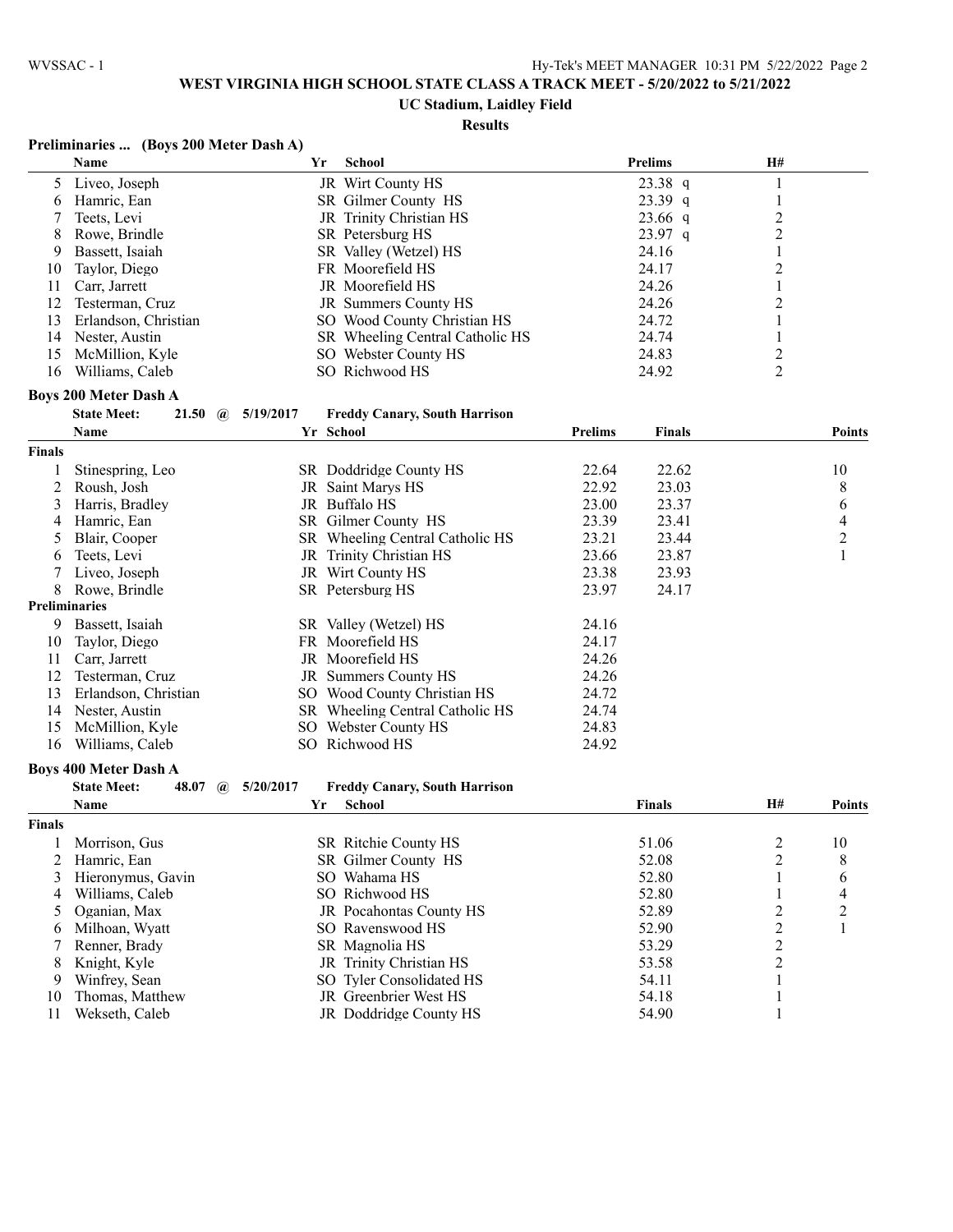# **UC Stadium, Laidley Field**

|               | Name                                                   | Yr | <b>School</b>                   | <b>Finals</b> | H#               | <b>Points</b>  |
|---------------|--------------------------------------------------------|----|---------------------------------|---------------|------------------|----------------|
| 12            | Schumacher, Chris                                      |    | SR Notre Dame HS                | 54.93         | 1                |                |
| 13            | Minor, Luke                                            |    | SO Wheeling Central Catholic HS | 55.05         | $\boldsymbol{2}$ |                |
| 14            | Woefel, Colin                                          |    | FR Saint Joseph Central         | 55.23         | 1                |                |
| 15            | Jorge, Joshua                                          |    | FR Trinity Christian HS         | 56.29         | 1                |                |
| $---$         | Hizer, Brandon                                         |    | SR Paden City HS                | FS            | $\overline{2}$   |                |
|               | <b>Boys 800 Meter Run A</b>                            |    |                                 |               |                  |                |
|               | <b>State Meet:</b><br>1:56.69<br>5/18/2013<br>$\omega$ |    | <b>Dylan Rich, Buffalo</b>      |               |                  |                |
|               | Name                                                   | Yr | <b>School</b>                   | <b>Finals</b> |                  | <b>Points</b>  |
| Finals        |                                                        |    |                                 |               |                  |                |
| 1             | Scott, Aidan                                           |    | SO Wheeling Central Catholic HS | 2:03.26       |                  | 10             |
| 2             | Pitchford, Nick                                        |    | SO Buffalo HS                   | 2:04.92       |                  | 8              |
| 3             | Thomas, Matthew                                        |    | JR Greenbrier West HS           | 2:05.17       |                  | 6              |
| 4             | Cline, Michael                                         |    | SR Wood County Christian HS     | 2:06.32       |                  | $\overline{4}$ |
| 5             | Skeens, Andrea                                         |    | JR Sherman HS                   | 2:06.99       |                  | $\overline{c}$ |
|               | Renner, Brady                                          |    | SR Magnolia HS                  | 2:08.78       |                  | 1              |
| 6             |                                                        |    | FR Saint Marys HS               | 2:10.91       |                  |                |
| 7             | Kent, Ryan<br>Owens, Alex                              |    | SO Ritchie County HS            | 2:11.62       |                  |                |
| 8             |                                                        |    |                                 |               |                  |                |
| 9             | Gola, Trent                                            |    | SR Doddridge County HS          | 2:12.74       |                  |                |
| 10            | Finster, Tanner                                        |    | JR South Harrison HS            | 2:13.42       |                  |                |
| 11            | Shaf, Nicholas                                         |    | SR Charleston Catholic HS       | 2:15.92       |                  |                |
| 12            | Stanley, Trey                                          |    | SR Richwood HS                  | 2:16.07       |                  |                |
| 13            | Lloyd, Caleb                                           |    | SR Doddridge County HS          | 2:16.85       |                  |                |
| 14            | Mallett, Jackson                                       |    | SO Buffalo HS                   | 2:19.39       |                  |                |
| 15            | Trembly, Chase                                         |    | JR Williamstown HS              | 2:20.48       |                  |                |
| 16            | Lloyd, Josiah                                          |    | JR Wahama HS                    | 2:40.56       |                  |                |
|               | <b>Boys 1600 Meter Run A</b>                           |    |                                 |               |                  |                |
|               | <b>State Meet:</b><br>4:23.18 $\omega$<br>5/19/2012    |    | <b>Dylan Rich, Buffalo</b>      |               |                  |                |
|               | Name                                                   | Yr | <b>School</b>                   | Finals        |                  | <b>Points</b>  |
| <b>Finals</b> |                                                        |    |                                 |               |                  |                |
|               | Scott, Aidan                                           |    | SO Wheeling Central Catholic HS | 4:34.42       |                  | 10             |
| 2             | Cline, Michael                                         |    | SR Wood County Christian HS     | 4:36.32       |                  | 8              |
| 3             | Pitchford, Nick                                        |    | SO Buffalo HS                   | 4:36.86       |                  | 6              |
| 4             | Gola, Trent                                            |    | SR Doddridge County HS          | 4:41.48       |                  | $\overline{4}$ |
| 5             | Trembly, Chase                                         |    | JR Williamstown HS              | 4:42.16       |                  | $\overline{c}$ |
| 6             | Skeens, Andrea                                         |    | JR Sherman HS                   | 4:46.50       |                  | 1              |
|               | Tanouye, Donovan                                       |    | FR Paw Paw HS                   | 4:51.48       |                  |                |
| 8             | Stanley, Trey                                          |    | SR Richwood HS                  | 4:52.09       |                  |                |
| 9             | Gladwell, Jaden                                        |    | SO Meadow Bridge HS             | 4:53.36       |                  |                |
| 10            | Cannon, Zach                                           |    | JR Williamstown HS              | 4:56.07       |                  |                |
| 11            | Reilly, Patrick                                        |    | SO Buffalo HS                   | 4:57.42       |                  |                |
| 12            | Lloyd, Josiah                                          |    | JR Wahama HS                    | 4:57.78       |                  |                |
| 13            | Ebert, Jaden                                           |    | FR Tyler Consolidated HS        | 4:59.06       |                  |                |
| 14            | Sites-Woods, Gage                                      |    | JR Pendleton County HS          | 5:00.55       |                  |                |
| 15            | Nulton, Wyatt                                          |    | SR Wirt County HS               | 5:03.06       |                  |                |
| 16            | Collins, Isaac                                         |    | FR Charleston Catholic HS       | 5:24.24       |                  |                |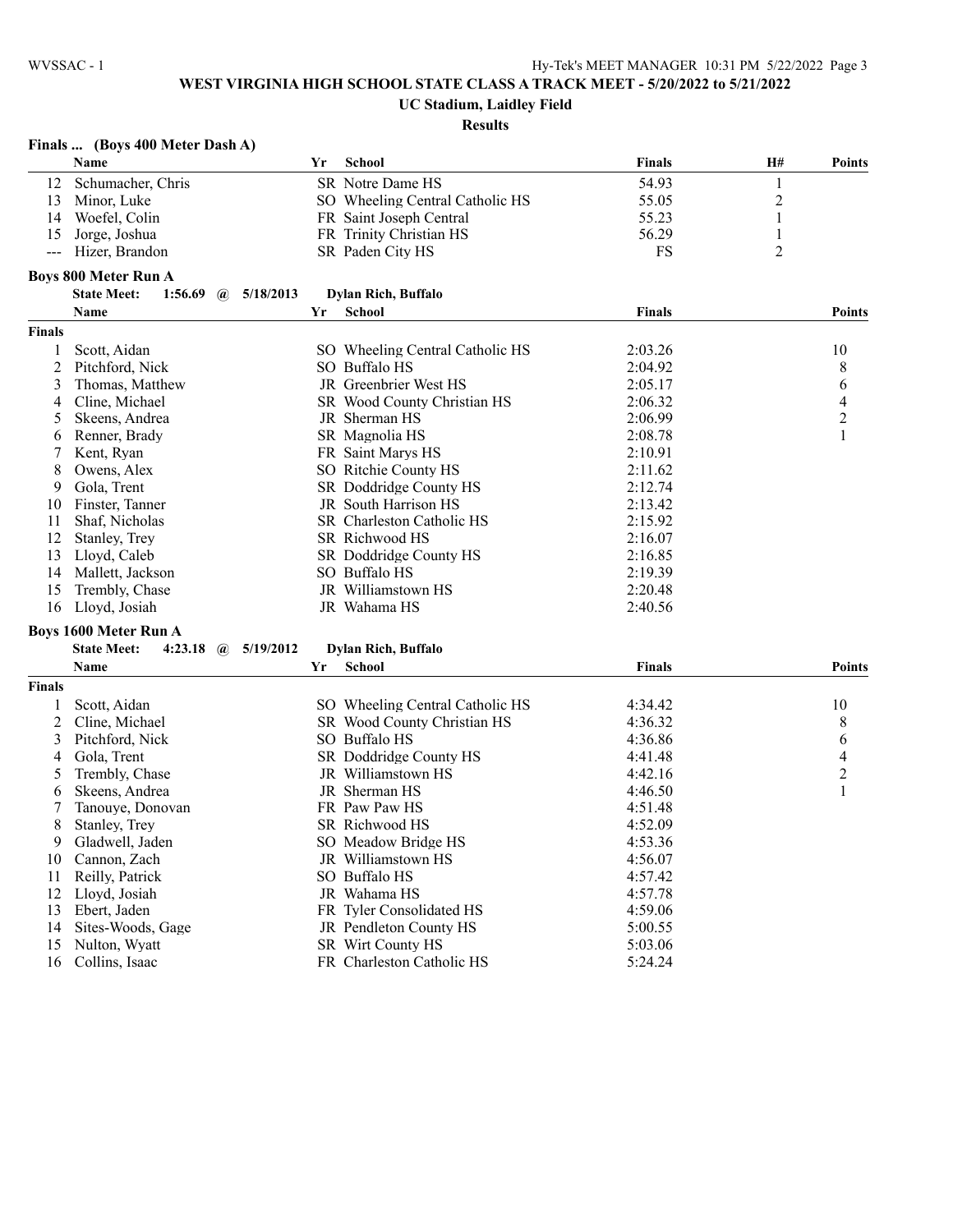#### **UC Stadium, Laidley Field**

**Results**

#### **Boys 3200 Meter Run A**

|                | <b>State Meet:</b><br>9:22.26        | 5/16/2008<br>$\mathbf{a}$ | Levi Grandt, Doddridge County          |                                 |                |
|----------------|--------------------------------------|---------------------------|----------------------------------------|---------------------------------|----------------|
|                | Name                                 |                           | <b>School</b><br>Yr                    | <b>Finals</b>                   | <b>Points</b>  |
| <b>Finals</b>  |                                      |                           |                                        |                                 |                |
| 1              | Scott, Aidan                         |                           | SO Wheeling Central Catholic HS        | 10:05.80                        | 10             |
| $\overline{c}$ | Cline, Michael                       |                           | SR Wood County Christian HS            | 10:09.44                        | 8              |
| 3              | Trembly, Chase                       |                           | JR Williamstown HS                     | 10:13.37                        | 6              |
| 4              | Gola, Trent                          |                           | SR Doddridge County HS                 | 10:16.25                        | 4              |
| 5              | Stanley, Trey                        |                           | SR Richwood HS                         | 10:21.28                        | $\overline{2}$ |
| 6              | Reilly, Patrick                      |                           | SO Buffalo HS                          | 10:22.50                        | 1              |
| 7              | Skeens, Andrea                       |                           | JR Sherman HS                          | 10:24.72                        |                |
| 8              | Cannon, Zach                         |                           | JR Williamstown HS                     | 10:27.73                        |                |
| 9              | Johnson, Julian                      |                           | FR Williamstown HS                     | 10:36.63                        |                |
| 10             | Gladwell, Jaden                      |                           | SO Meadow Bridge HS                    | 10:38.49                        |                |
| 11             | Davis, Landen                        |                           | FR Magnolia HS                         | 11:00.46                        |                |
| 12             | Nardella, Ashton                     |                           | SR Notre Dame HS                       | 11:16.30                        |                |
| 13             | Mallett, Jackson                     |                           | SO Buffalo HS                          | 11:16.39                        |                |
| 14             | Berke, Josh                          |                           | SO Doddridge County HS                 | 11:29.23                        |                |
| 15             | Shaf, Nicholas                       |                           | SR Charleston Catholic HS              | 11:33.50                        |                |
|                | Boys 110 Meter Hurdles 39" A         |                           |                                        |                                 |                |
|                | <b>State Meet:</b><br>14.90          | $\mathbf{a}$<br>5/18/2007 | <b>Andy Nottingham, South Harrison</b> |                                 |                |
|                | Name                                 |                           | <b>School</b><br>Yr                    | <b>Prelims</b>                  | <b>H#</b>      |
|                | <b>Preliminaries</b>                 |                           |                                        |                                 |                |
| 1              | Hashman, Braden                      |                           | JR Saint Marys HS                      | 15.44 Q                         | 2              |
| 2              | Moore, Marlon                        |                           | SR Ritchie County HS                   | 15.87 Q                         | 1              |
| 3              | Girard, Peyton                       |                           | JR Saint Marys HS                      | 16.43 Q                         | 1              |
| 4              | Weekley, Isaac                       |                           | SR Wood County Christian HS            | 16.49 Q                         | 2              |
| 5              | Anderson, Shane                      |                           | SR Paden City HS                       | 16.61 q                         | 1              |
| 6              | McMillion, Dakota                    |                           | SR Webster County HS                   | 16.95 $q$                       | 1              |
| 7              | Warner, Wade                         |                           | JR Tygarts Valley HS                   | $17.17$ q                       | $\overline{c}$ |
| 8              | Fertig, Gunner                       |                           | SO Buffalo HS                          | $17.34$ q                       | 1              |
| 9              | Sherman, Grant                       |                           | SO Moorefield HS                       | 17.44                           | 1              |
| 10             | Travis, Simon                        |                           | FR Trinity Christian HS                | 17.45                           | $\overline{c}$ |
| 11             | Taylor, Ethan                        |                           | SO Petersburg HS                       | 17.62                           | $\overline{c}$ |
| 12             | Poticher, Brandon                    |                           | FR Greenbrier West HS                  | 18.09                           | $\overline{c}$ |
| 13             | Smith, Logan                         |                           | JR Paden City HS                       | 18.19                           | $\overline{c}$ |
| 14             | Morlechetta, Austin                  |                           | FR Buffalo HS                          | 18.88                           | $\overline{c}$ |
| 15             | Haynie, Dylan                        |                           | FR Buffalo HS                          | 19.00                           | $\mathbf{1}$   |
| $ -$           | Johns, Xander                        |                           | SO Midland Trail HS                    | <b>FS</b>                       | 1              |
|                | Boys 110 Meter Hurdles 39" A         |                           |                                        |                                 |                |
|                | <b>State Meet:</b><br>14.90 $\omega$ | 5/18/2007                 | <b>Andy Nottingham, South Harrison</b> |                                 |                |
|                | Name                                 |                           | Yr School                              | <b>Prelims</b><br><b>Finals</b> | <b>Points</b>  |
| <b>Finals</b>  |                                      |                           |                                        |                                 |                |

1 Hashman, Braden JR Saint Marys HS 15.44 21.00 10<br>2 Moore, Marlon SR Ritchie County HS 15.87 22.00 8 2 Moore, Marlon SR Ritchie County HS 15.87 22.00 8<br>3 Weekley, Isaac SR Wood County Christian HS 16.49 23.00 6

4 Anderson, Shane SR Paden City HS 16.61 24.00 4<br>5 Fertig, Gunner SO Buffalo HS 17.34 25.00 2 5 Fertig, Gunner SO Buffalo HS 17.34 25.00 2<br>6 McMillion, Dakota SR Webster County HS 16.95 26.00 1

SR Webster County HS

SR Wood County Christian HS 16.49 23.00 6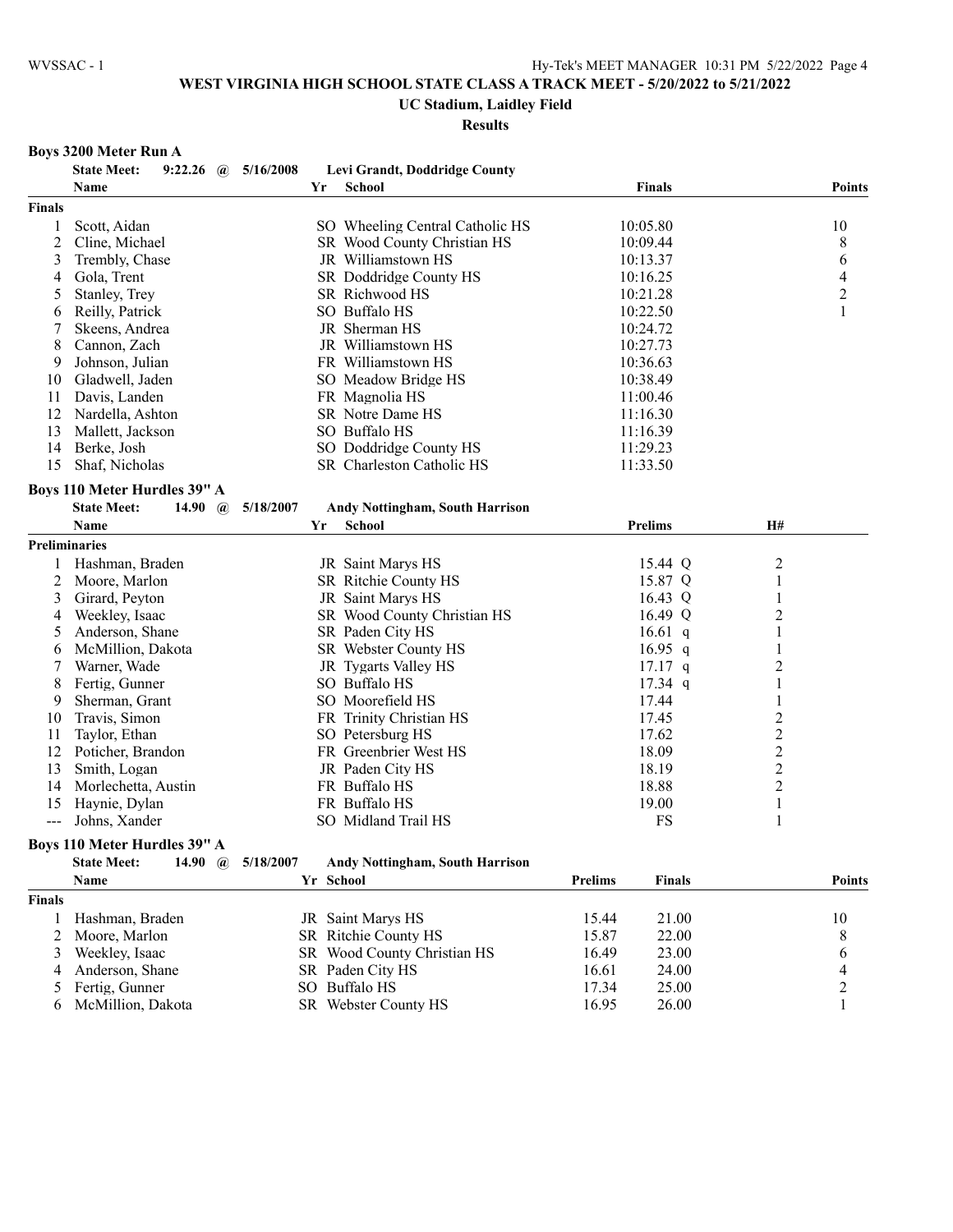# **UC Stadium, Laidley Field**

|               | Finals  (Boys 110 Meter Hurdles 39" A)      |           |                                          |                        |                    |                         |                          |
|---------------|---------------------------------------------|-----------|------------------------------------------|------------------------|--------------------|-------------------------|--------------------------|
|               | Name                                        |           | Yr School                                | <b>Prelims</b>         | <b>Finals</b>      |                         | <b>Points</b>            |
|               | Girard, Peyton                              |           | JR Saint Marys HS                        | 16.43                  | 27.00              |                         |                          |
| 8             | Warner, Wade                                |           | JR Tygarts Valley HS                     | 17.17                  | 28.00              |                         |                          |
|               | <b>Preliminaries</b>                        |           |                                          |                        |                    |                         |                          |
| 9             | Sherman, Grant                              |           | SO Moorefield HS                         | 17.44                  |                    |                         |                          |
| 10            | Travis, Simon                               |           | FR Trinity Christian HS                  | 17.45                  |                    |                         |                          |
| 11            | Taylor, Ethan                               |           | SO Petersburg HS                         | 17.62                  |                    |                         |                          |
| 12            | Poticher, Brandon                           |           | FR Greenbrier West HS                    | 18.09                  |                    |                         |                          |
| 13            | Smith, Logan                                |           | JR Paden City HS                         | 18.19                  |                    |                         |                          |
| 14            | Morlechetta, Austin                         |           | FR Buffalo HS                            | 18.88                  |                    |                         |                          |
| 15            | Haynie, Dylan                               |           | FR Buffalo HS                            | 19.00                  |                    |                         |                          |
| $\frac{1}{2}$ | Johns, Xander                               |           | SO Midland Trail HS                      | <b>FS</b>              |                    |                         |                          |
|               | Boys 300 Meter Hurdles 36" A                |           |                                          |                        |                    |                         |                          |
|               | <b>State Meet:</b><br>38.81<br>$\mathbf{a}$ | 5/21/2016 | <b>Anthony Johnson, Saint Marys</b>      |                        |                    |                         |                          |
|               | Name                                        | Yr        | <b>School</b>                            |                        | Finals             | H#                      | <b>Points</b>            |
| <b>Finals</b> |                                             |           |                                          |                        |                    |                         |                          |
|               | Morrison, Gus                               |           | SR Ritchie County HS                     |                        | 39.67              | $\overline{c}$          | 10                       |
| 2             | Hashman, Braden                             |           | JR Saint Marys HS                        |                        | 41.33              | $\overline{2}$          | 8                        |
| 3             | Richards, Seth                              |           | JR Doddridge County HS                   |                        | 42.74              | $\overline{c}$          | 6                        |
| 4             | Weekley, Isaac                              |           | SR Wood County Christian HS              |                        | 43.10              | $\overline{c}$          | $\overline{\mathcal{L}}$ |
| 5             | Harris, Bradley                             |           | JR Buffalo HS                            |                        | 43.17              | $\overline{c}$          | $\overline{c}$           |
| 6             | McMillion, Dakota                           |           | SR Webster County HS                     |                        | 43.92              | 1                       | $\mathbf{1}$             |
|               | Cutlip, Isaac                               |           | FR Webster County HS                     |                        | 44.33              | $\overline{2}$          |                          |
| 8             | Moore, Logan                                |           | JR Ravenswood HS                         |                        | 44.88              | $\mathbf{1}$            |                          |
| 9             | Ramey, Zach                                 |           | SR Tolsia HS                             |                        | 45.25              | $\overline{2}$          |                          |
| 10            | Taylor, Ethan                               |           | SO Petersburg HS                         |                        | 45.37              | 1                       |                          |
| 11            | Law, Brogan                                 |           | FR Williamstown HS                       |                        | 45.40              | 1                       |                          |
| 12            | Sherman, Grant                              |           | SO Moorefield HS                         |                        | 45.60              | 2                       |                          |
| 13            | Wargo, Hunter                               |           | SR Richwood HS                           |                        | 46.28              | 1                       |                          |
| 14            | Moreno, Aiden                               |           | JR South Harrison HS                     |                        | 46.79              | 1                       |                          |
| 15            | Travis, Simon                               |           | FR Trinity Christian HS                  |                        | 47.06              | $\mathbf{1}$            |                          |
| 16            | Spragg, Jasup                               |           | SR Paden City HS                         |                        | 47.40              | $\mathbf{1}$            |                          |
|               |                                             |           |                                          |                        |                    |                         |                          |
|               | <b>Boys 4x100 Meter Relay A</b>             |           |                                          |                        |                    |                         |                          |
|               | <b>State Meet:</b><br>43.65<br>$\mathbf{a}$ | 5/18/2019 | <b>Webster County HS, Webster County</b> |                        |                    |                         |                          |
|               |                                             |           | R. Nutter, D. Tharp, L. Cochran, C. Deel |                        |                    |                         |                          |
|               | Team                                        |           | Relay                                    |                        | Finals             | H#                      | <b>Points</b>            |
| <b>Finals</b> |                                             |           |                                          |                        |                    |                         |                          |
|               | Wheeling Central Catholic HS                |           |                                          |                        | 44.74              | $\overline{c}$          | 10                       |
|               | 1) Watkins, Riley JR                        |           | 2) McWreath, Braden FR                   | 3) Ferrera, Lorenzo JR |                    | 4) Blair, Cooper SR     |                          |
|               | 2 Doddridge County HS                       |           |                                          |                        | 45.53              | 2                       | 8                        |
|               | 1) Galagar, Elisha JR                       |           | 2) Ash, Jaycent SR                       | 3) Snyder, Talyn FR    |                    | 4) Stinespring, Leo SR  |                          |
| 3             | Ritchie County HS                           |           |                                          |                        | 46.12              | 2                       | 6                        |
|               | 1) Hardy, Seth SR                           |           | 2) Haught, Ethan JR                      | 3) Moore, Marlon SR    | 4) Utter, Bodhi SO |                         |                          |
|               | 4 Moorefield HS                             |           |                                          |                        | 46.31              | 2                       | 4                        |
|               | 1) Ratcliff, Jaxen SR                       |           | 2) Keplinger, Dean SR                    | 3) Carr, Jarrett JR    |                    | 4) Taylor, Diego FR     |                          |
|               | 5 Clay-Battelle HS                          |           |                                          |                        | 46.31              | 2                       | 2                        |
|               | 1) Hall, Zachary SO                         |           | 2) Kolat, Adam JR                        | 3) Gum, Colton SR      |                    | 4) Shriver, Carson JR   |                          |
| 6             | <b>Tygarts Valley HS</b>                    |           |                                          |                        | 46.99              | 2                       | $\mathbf{1}$             |
|               | 1) George, Walker JR                        |           | 2) Warner, Wade JR                       | 3) Daniels, Collin SR  |                    | 4) Hulver, Nathaniel SO |                          |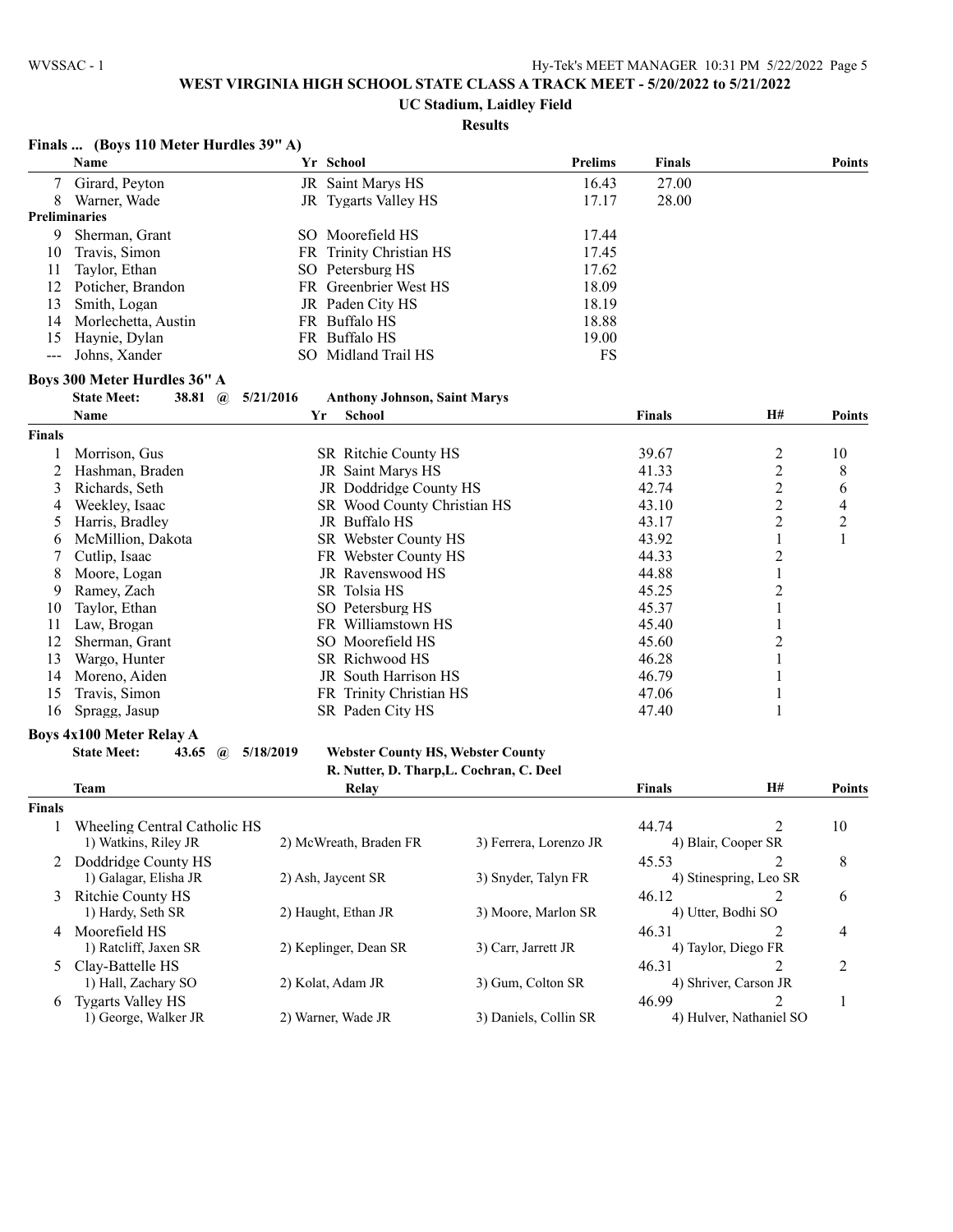## **UC Stadium, Laidley Field**

## **Results**

## **Finals ... (Boys 4x100 Meter Relay A)**

|    | Team                   | Relay                   |                       | <b>Finals</b> | <b>H#</b>                | <b>Points</b> |
|----|------------------------|-------------------------|-----------------------|---------------|--------------------------|---------------|
|    | 7 Trinity Christian HS |                         |                       | 47.07         | $\overline{2}$           |               |
|    | 1) Yeater, Zane JR     | 2) Knight, Kyle JR      | 3) Jorge, Ethan JR    |               | 4) Teets, Levi JR        |               |
| 8  | Greenbrier West HS     |                         |                       | 47.48         |                          |               |
|    | 1) Lilly, Tucker SO    | 2) Agee, Isaac FR       | 3) Parker, Kaiden JR  |               | 4) Nickell, Ty JR        |               |
| 9  | Tucker County HS       |                         |                       | 47.51         |                          |               |
|    | 1) Husk, Logan SR      | 2) Eure, Trent SR       | 3) Knotts, JJ SR      |               | 4) Wamsley, Haden SR     |               |
| 10 | Webster County HS      |                         |                       | 47.84         |                          |               |
|    | 1) McMillion, Kyle SO  | 2) Lee, Bryson SO       | 3) Cutlip, Isaac FR   |               | 4) Vandevender, Logan SO |               |
| 11 | Tolsia HS              |                         |                       | 47.99         |                          |               |
|    | 1) Ramey, Zach SR      | 2) Clayton, Will SR     | 3) Blackburn, Eli SR  |               | 4) Litton, Jacob SO      |               |
| 12 | Saint Marys HS         |                         |                       | 48.13         | $\mathfrak{D}_{1}^{(1)}$ |               |
|    | 1) Eddy, Logan FR      | 2) Doering, Evan JR     | 3) Tagliarini, Sam JR |               | 4) Moore, Waylon SR      |               |
| 13 | Buffalo HS             |                         |                       | 48.30         |                          |               |
|    | 1) Pickens, Connor SO  | 2) Whittington, Cole FR | 3) Smalley, Evan JR   |               | 4) Lake, Wyatt FR        |               |
| 14 | James Monroe HS        |                         |                       | 48.54         |                          |               |
|    | 1) Lilly, Wyatt FR     | 2) Thomas, Cameron SR   | 3) Broyles, Caleb JR  |               | 4) Huffman, Haiden SR    |               |
| 15 | Wahama HS              |                         |                       | 48.60         |                          |               |
|    | 1) Fields, Dillan FR   | 2) Harris, Wyatt FR     | 3) Roque, Josh SR     |               | 4) VanMatre, Sawyer SO   |               |
|    | East Hardy HS          |                         |                       | <b>DNF</b>    |                          |               |
|    | 1) Miller, Mason JR    | 2) Wilkins, Austin JR   | 3) Tarallo, Tyler SO  |               | 4) Strawderman, Price FR |               |

#### **Boys 4x200 Meter Relay A**

**State Meet: 1:31.64 @ 5/22/2004 Webster County HS, Webster County**

**R. Nutter, D. Tharp,L. Cochran, C. Deel**

|               | <b>Team</b>                  | Relay                   |                        | <b>Finals</b>     | H#                     | Points         |
|---------------|------------------------------|-------------------------|------------------------|-------------------|------------------------|----------------|
| <b>Finals</b> |                              |                         |                        |                   |                        |                |
|               | Wheeling Central Catholic HS |                         |                        | 1:32.32           | 2                      | 10             |
|               | 1) Watkins, Riley JR         | 2) McWreath, Braden FR  | 3) Ferrera, Lorenzo JR |                   | 4) Blair, Cooper SR    |                |
|               | <b>Ritchie County HS</b>     |                         |                        | 1:34.49           | 2                      | 8              |
|               | 1) Hardy, Seth SR            | 2) Haught, Ethan JR     | 3) Henderson, J.D. SR  |                   | 4) Morrison, Gus SR    |                |
| 3             | Saint Marys HS               |                         |                        | 1:34.69           | $\mathcal{L}$          | 6              |
|               | 1) Roush, Josh JR            | 2) Doering, Evan JR     | 3) Girard, Peyton JR   |                   | 4) Hashman, Braden JR  |                |
| 4             | Doddridge County HS          |                         |                        | 1:35.24           | 2                      | 4              |
|               | 1) Galagar, Elisha JR        | 2) Richards, Seth JR    | 3) Snyder, Talyn FR    |                   | 4) Ash, Jaycent SR     |                |
| 5             | <b>Buffalo HS</b>            |                         |                        | 1:35.87           |                        | $\overline{2}$ |
|               | 1) Pickens, Connor SO        | 2) Whittington, Cole FR | 3) Smalley, Evan JR    |                   | 4) Harris, Bradley JR  |                |
| 6             | Trinity Christian HS         |                         |                        | 1:37.46           | 2                      | 1              |
|               | 1) Knight, Kyle JR           | 2) Jorge, Ethan JR      | 3) Yeater, Zane JR     | 4) Teets, Levi JR |                        |                |
|               | Valley (Wetzel) HS           |                         |                        | 1:37.49           |                        |                |
|               | 1) Shaw, Andrew FR           | 2) Bates, Triston JR    | 3) Bates, Sean SO      |                   | 4) Bassett, Isaiah SR  |                |
|               | Clay-Battelle HS             |                         |                        | 1:37.89           | 2                      |                |
|               | 1) Hall, Zachary SO          | 2) Chisler, Mason JR    | 3) Gum, Colton SR      |                   | 4) Shriver, Carson JR  |                |
| 9             | Paden City HS                |                         |                        | 1:37.99           | 2                      |                |
|               | 1) Spragg, Jasup SR          | 2) Anderson, Shane SR   | 3) Guerra, Mickey SO   |                   | 4) Hizer, Brandon SR   |                |
| 10            | Greenbrier West HS           |                         |                        | 1:38.80           |                        |                |
|               | 1) Lilly, Tucker SO          | 2) Agee, Isaac FR       | 3) Parker, Kaiden JR   | 4) Nickell, Ty JR |                        |                |
| 11            | <b>Tucker County HS</b>      |                         |                        | 1:39.88           |                        |                |
|               | 1) Eure, Trent SR            | 2) Husk, Logan SR       | 3) Mullenax, Gavin SO  |                   | 4) Wamsley, Haden SR   |                |
| 12            | Pocahontas County HS         |                         |                        | 1:40.78           |                        |                |
|               | 1) Osborne, Jax JR           | 2) Beverage, Sean SR    | 3) Oganian, Max JR     |                   | 4) Halterman, Ryan JR  |                |
| 13            | Magnolia HS                  |                         |                        | 1:41.49           |                        |                |
|               | 1) Mensore, Sam SR           | 2) Barnes, Marcus SR    | 3) Gatian, Damien SR   |                   | 4) Anderson, Landen FR |                |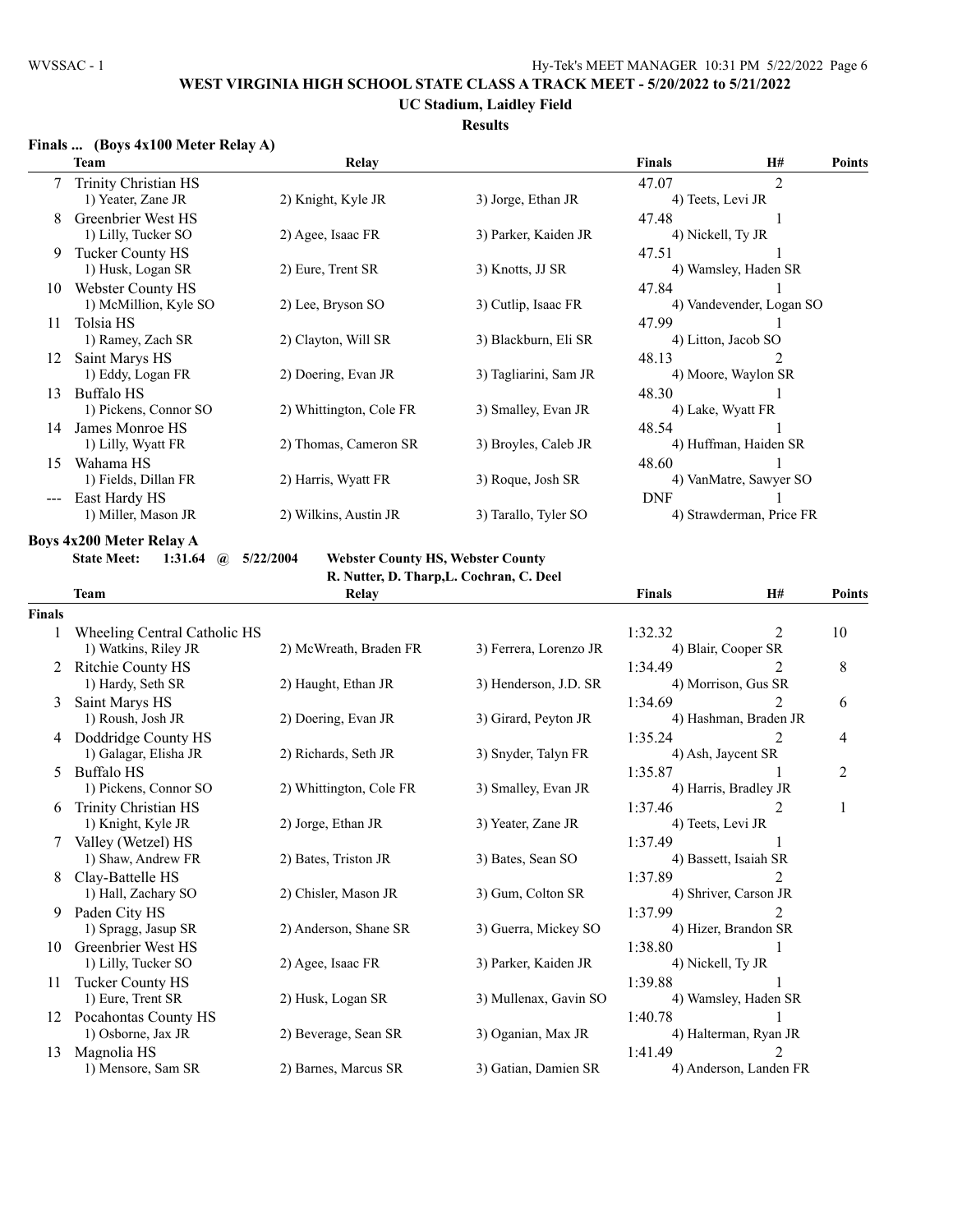**UC Stadium, Laidley Field**

## **Results**

## **Finals ... (Boys 4x200 Meter Relay A)**

| <b>Team</b>              | Relay                 |                       | <b>Finals</b> | H# | <b>Points</b>                                                       |
|--------------------------|-----------------------|-----------------------|---------------|----|---------------------------------------------------------------------|
| Ravenswood HS            |                       |                       | 1:42.26       |    |                                                                     |
| 1) Haynes, Brandon JR    | 2) Anderson, Blair JR | 3) McGraw, Michael SO |               |    |                                                                     |
| Webster County HS        |                       |                       | 1:42.55       |    |                                                                     |
| 1) Vandevender, Logan SO | 2) Lee, Bryson SO     | 3) McCourt, Zach SO   |               |    |                                                                     |
| Tolsia HS                |                       |                       | 1:42.56       |    |                                                                     |
| 1) Ramey, Zach SR        | 2) Clayton, Will SR   | 3) Riggs, Tylor SR    |               |    |                                                                     |
|                          |                       |                       |               |    | 4) Cogar, Andrew FR<br>4) McMillion, Kyle SO<br>4) Litton, Jacob SO |

**Boys 4x400 Meter Relay A**

**State Meet: 3:31.22 @ 5/19/2018 Magnolia HS, Magnolia**

|  | J Beisel, E Herrick, P Mirandy, B Parsons |  |
|--|-------------------------------------------|--|
|  |                                           |  |

|               | <b>Team</b>                                   | Relay                                    |                            | <b>Finals</b>          | H#                         | <b>Points</b>  |
|---------------|-----------------------------------------------|------------------------------------------|----------------------------|------------------------|----------------------------|----------------|
| <b>Finals</b> |                                               |                                          |                            |                        |                            |                |
| 1             | Doddridge County HS                           |                                          |                            | 3:37.13                | $\overline{2}$             | 10             |
|               | 1) Snyder, Talyn FR                           | 2) Lloyd, Caleb SR                       | 3) Galagar, Elisha JR      | 4) Stinespring, Leo SR |                            |                |
| 2             | Saint Marys HS                                |                                          |                            | 3:37.16                | 2                          | 8              |
|               | 1) Hashman, Braden JR                         | 2) Girard, Peyton JR                     | 3) Doering, Evan JR        | 4) Roush, Josh JR      |                            |                |
| 3             | Wahama HS                                     |                                          |                            | 3:39.90                | $\mathfrak{D}$             | 6              |
|               | 1) Harris, Wyatt FR                           | 2) Hieronymus, Gavin SO                  | 3) Lloyd, Josiah JR        |                        | 4) VanMatre, Sawyer SO     |                |
| 4             | Trinity Christian HS                          |                                          |                            | 3:42.54                | 2                          | $\overline{4}$ |
|               | 1) Livengood, Chase FR                        | 2) Travis, Simon FR                      | 3) Jorge, Joshua FR        | 4) Knight, Kyle JR     |                            |                |
| 5             | Ritchie County HS                             |                                          |                            | 3:47.16                | $\mathfrak{D}$             | $\overline{2}$ |
|               | 1) Moore, Cayden SO                           | 2) Copeland, Garrett SO                  | 3) Henderson, J.D. SR      | 4) Owens, Russell SO   |                            |                |
| 6             | Wheeling Central Catholic HS                  |                                          |                            | 3:48.30                |                            | 1              |
|               | 1) Nester, Austin SR                          | 2) White, JJ SO                          | 3) Galbraith, Lucan SO     | 4) Minor, Luke SO      |                            |                |
| 7             | Ravenswood HS                                 |                                          |                            | 3:49.09                |                            |                |
|               | 1) Haynes, Brandon JR                         | 2) Moore, Logan JR                       | 3) Nickerson, Thomas FR    | 4) Milhoan, Wyatt SO   |                            |                |
| 8             | Williamstown HS                               |                                          |                            | 3:49.27                | $\mathfrak{D}$             |                |
|               | 1) Allen, Rickie JR                           | 2) White, Logan JR                       | 3) Coleman, John SR        | 4) Hesson, Colt SO     |                            |                |
| 9             | Wirt County HS                                |                                          |                            | 3:50.37                |                            |                |
|               | 1) Liveo, Joseph JR                           | 2) Sampson, Isaiah FR                    | 3) Nulton, Wyatt SR        |                        | 4) Petrovsky, Alexander SR |                |
| 10            | Pocahontas County HS                          |                                          |                            | 3:53.30                |                            |                |
|               | 1) Halterman, Ryan JR                         | 2) Beverage, Sean SR                     | 3) Armstrong, Ethan SR     | 4) Oganian, Max JR     |                            |                |
| 11            | Moorefield HS                                 |                                          |                            | 3:53.71                | $\mathfrak{D}$             |                |
|               | 1) Eye, Peyton JR                             | 2) Foster, Gary FR                       | 3) Carr, Jarrett JR        | 4) Taylor, Diego FR    |                            |                |
| 12            | Tucker County HS                              |                                          |                            | 4:00.19                |                            |                |
|               | 1) Evick, Connor SR                           | 2) McCRUM, Ethan SO                      | 3) Witemore, Devin SR      | 4) Wamsley, Haden SR   |                            |                |
| 13            | Magnolia HS                                   |                                          |                            | 4:00.75                | $\mathcal{D}$              |                |
|               | 1) Davis, Jordan JR                           | 2) Barnes, Marcus SR                     | 3) Stillwagoner, Austin SR | 4) Shimp, Damon SR     |                            |                |
| 14            | Charleston Catholic HS                        |                                          |                            | 4:01.05                |                            |                |
|               | 1) Perry, Hunter SO                           | 2) Keith, Raymond JR                     | 3) Collins, Isaac FR       | 4) Shaf, Nicholas SR   |                            |                |
| 15            | Clay-Battelle HS                              |                                          |                            | 4:02.57                |                            |                |
|               | 1) White, Brock FR                            | 2) Sharpless, Wyatt FR                   | 3) Chisler, Mason JR       | 4) Gum, Colton SR      |                            |                |
| 16            | James Monroe HS                               |                                          |                            | 4:09.79                |                            |                |
|               | 1) Broyles, Caleb JR                          | 2) Crislip, Cameron FR                   | 3) Brim, Dylan SR          | 4) Jackson, William FR |                            |                |
|               |                                               |                                          |                            |                        |                            |                |
|               | <b>Boys 4x800 Meter Relay A</b>               |                                          |                            |                        |                            |                |
|               | <b>State Meet:</b><br>8:09.05<br>$\mathbf{a}$ | 5/18/2012<br><b>Buffalo HS, Buffalo</b>  |                            |                        |                            |                |
|               |                                               | I Robinson, J Torman, E Childers, D Rich |                            |                        |                            |                |

|               | <b>Team</b>           | Relav               |                     | <b>Finals</b>       | Points |
|---------------|-----------------------|---------------------|---------------------|---------------------|--------|
| <b>Finals</b> |                       |                     |                     |                     |        |
|               | Magnolia HS           |                     |                     | 8:44.73             |        |
|               | 1) Zombotti, Lucas JR | 2) Davis, Landen FR | 3) Davis, Jordan JR | 4) Renner, Brady SR |        |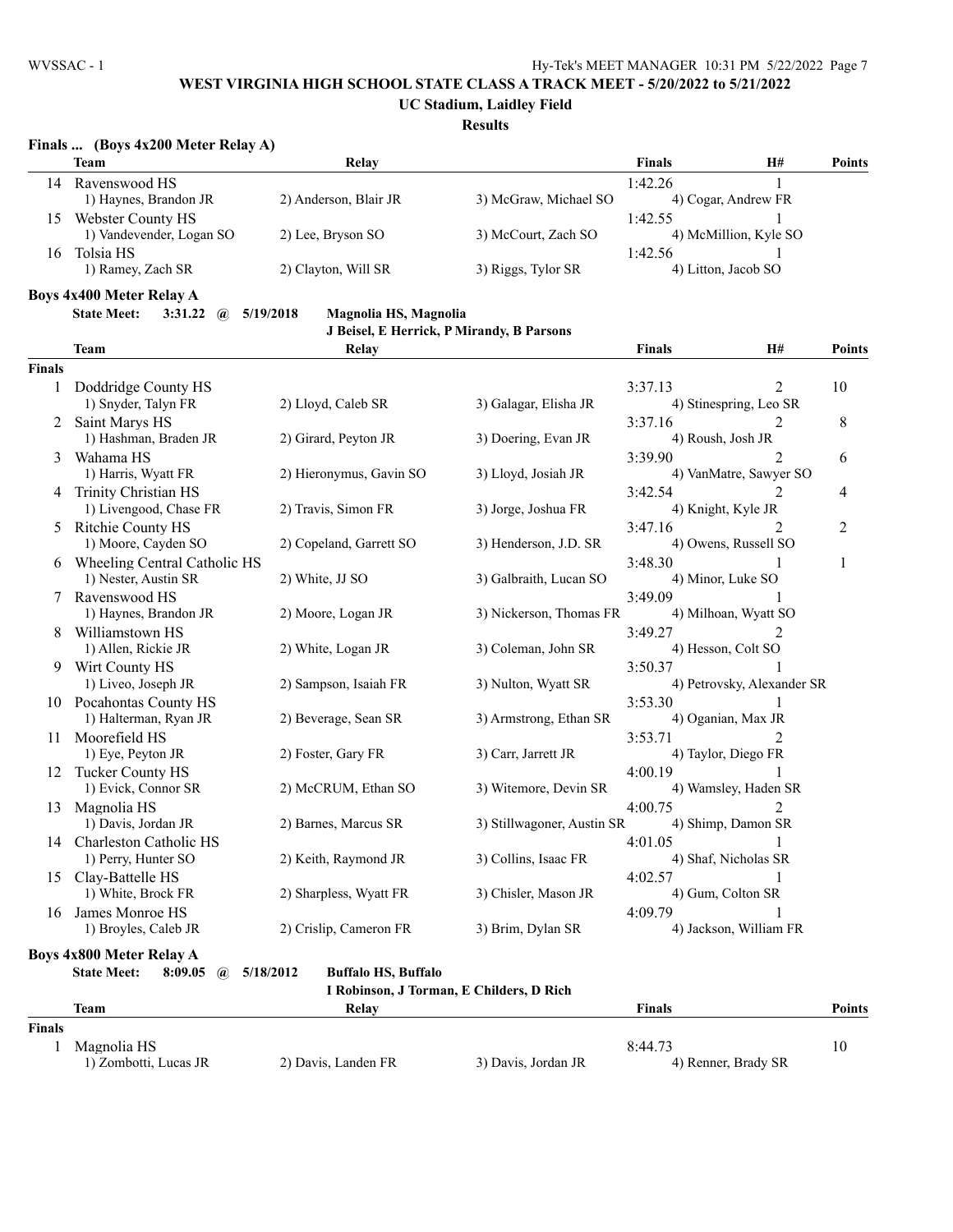## **UC Stadium, Laidley Field**

## **Results**

## **Finals ... (Boys 4x800 Meter Relay A)**

|    | <b>Team</b>              | Relay                     |                         | <b>Finals</b>           | <b>Points</b>  |
|----|--------------------------|---------------------------|-------------------------|-------------------------|----------------|
| 2  | Saint Marys HS           |                           |                         | 8:49.71                 | 8              |
|    | 1) Moore, Waylon SR      | 2) Westfall, Reece FR     | 3) Mote, Jay FR         | 4) Kent, Ryan FR        |                |
| 3  | <b>Buffalo HS</b>        |                           |                         | 8:53.23                 | 6              |
|    | 1) Pitchford, Nick SO    | 2) Reilly, Patrick SO     | 3) Mallett, Jackson SO  | 4) Harris, Justus JR    |                |
| 4  | Charleston Catholic HS   |                           |                         | 8:56.61                 | 4              |
|    | 1) Perry, Hunter SO      | 2) Shaf, Nicholas SR      | 3) Keith, Raymond JR    | 4) Collins, Isaac FR    |                |
| 5  | Ravenswood HS            |                           |                         | 9:00.09                 | $\overline{2}$ |
|    | 1) Haynes, Brandon JR    | 2) Moore, Logan JR        | 3) Nickerson, Thomas FR | 4) Milhoan, Wyatt SO    |                |
| 6  | <b>Ritchie County HS</b> |                           |                         | 9:03.15                 | 1              |
|    | 1) Moore, Cayden SO      | 2) Knight, Heath JR       | 3) Owens, Russell SO    | 4) Owens, Alex SO       |                |
|    | Williamstown HS          |                           |                         | 9:08.78                 |                |
|    | 1) Cannon, Zach JR       | 2) Johnson, Julian FR     | 3) Coiner, William FR   | 4) Trembly, Chase JR    |                |
| 8  | East Hardy HS            |                           |                         | 9:17.44                 |                |
|    | 1) Schetrom, Elijah JR   | 2) Hershberger, Wade SO   | 3) Tarallo, Tyler SO    | 4) Parker, Brandon JR   |                |
| 9  | Trinity Christian HS     |                           |                         | 9:18.41                 |                |
|    | 1) Kincaid, Robert FR    | 2) Tomlinson, Ethan FR    | 3) Livengood, Chase FR  | 4) Dixon, Peyton SR     |                |
|    | 10 Pocahontas County HS  |                           |                         | 9:18.67                 |                |
|    | 1) Beverage, Sean SR     | 2) Carroll, Brycen JR     | 3) Oganian, Max JR      | 4) Armstrong, Ethan SR  |                |
| 11 | Doddridge County HS      |                           |                         | 9:19.26                 |                |
|    | 1) Lloyd, Caleb SR       | 2) Berke, Josh SO         | 3) Wekseth, Caleb JR    | 4) Gola, Trent SR       |                |
| 12 | <b>Tucker County HS</b>  |                           |                         | 9:25.11                 |                |
|    | 1) Witemore, Devin SR    | 2) Strawderman, Wesley SR | 3) Reall, Jared FR      | 4) Poling, Clay SR      |                |
| 13 | South Harrison HS        |                           |                         | 9:31.24                 |                |
|    | 1) Bell, Sean FR         | 2) Radcliff, Michael JR   | 3) Nolan, Spencer SO    | 4) Finster, Tanner JR   |                |
| 14 | <b>Webster County HS</b> |                           |                         | 9:31.94                 |                |
|    | 1) Stalnaker, Samuel SR  | 2) Wright, Austin SO      | 3) Pyle, Isaac JR       | 4) Simons, Josh SO      |                |
| 15 | Petersburg HS            |                           |                         | 10:10.26                |                |
|    | 1) Yeager, Jackson SO    | 2) Rochette, Spencer FR   | 3) Kisamore, Corey SO   | 4) Boddy, William SO    |                |
| 16 | Wahama HS                |                           |                         | 11:27.31                |                |
|    | 1) Hieronymus, Gavin SO  | 2) Johnson, William JR    | 3) Lloyd, Josiah JR     | 4) VanMatre, Michael JR |                |

#### **Boys 4x110 Meter Shuttle Hurdle A**

**State Meet: 59.01 @ 5/18/2012 Doddridge County HS, Doddridge County**

# **Bonnell, Muhly-Alexander, Thaxton, Plaugher**

|               | Team                     | Relay                   |                         | <b>Finals</b>         | <b>H#</b>             | <b>Points</b>  |
|---------------|--------------------------|-------------------------|-------------------------|-----------------------|-----------------------|----------------|
| <b>Finals</b> |                          |                         |                         |                       |                       |                |
|               | Ritchie County HS        |                         |                         | 1:01.39               | 4                     | 10             |
|               | 1) Worstell, Dom JR      | 2) Haught, Ethan JR     | 3) Hamilton, Jonah FR   |                       | 4) Moore, Marlon SR   |                |
| $2^{\circ}$   | Greenbrier West HS       |                         |                         | 1:02.65               | 4                     | 8              |
|               | 1) Poticher, Brandon FR  | 2) Nickell, Ty JR       | 3) Parker, Kaiden JR    |                       | 4) Agee, Isaac FR     |                |
| $\mathcal{E}$ | Paden City HS            |                         |                         | 1:02.78               | 4                     | 6              |
|               | 1) Spragg, Jasup SR      | 2) Landauer, Julian SO  | 3) Smith, Logan JR      |                       | 4) Anderson, Shane SR |                |
| 4             | Doddridge County HS      |                         |                         | 1:04.03               | 4                     | $\overline{4}$ |
|               | 1) Smith, Kaden SR       | 2) Curran, Riley JR     | 3) Bates, Gabriel SR    |                       | 4) Richards, Seth JR  |                |
| 5.            | Magnolia HS              |                         |                         | 1:04.85               | 3                     | $\overline{2}$ |
|               | 1) Gatian, Damien SR     | 2) Barnes, Marcus SR    | 3) Beverlin, Austin SR  |                       | 4) Renner, Brady SR   |                |
| 6             | <b>Tygarts Valley HS</b> |                         |                         | 1:06.97               | 3                     |                |
|               | 1) Sutton, Alex JR       | 2) Jones, Nathan JR     | 3) Hulver, Nathaniel SO |                       | 4) Warner, Wade JR    |                |
|               | Moorefield HS            |                         |                         | 1:07.04               | 3                     |                |
|               | 1) Sherman, Grant SO     | 2) Eye, Peyton JR       | 3) Carr, Jarrett JR     | 4) Ratcliff, Jaxen SR |                       |                |
| 8             | South Harrison HS        |                         |                         | 1:08.26               |                       |                |
|               | 1) Moreno, Aiden JR      | 2) Radcliff, Michael JR | 3) Smith, Brendon SR    |                       | 4) Smith, Wyatt JR    |                |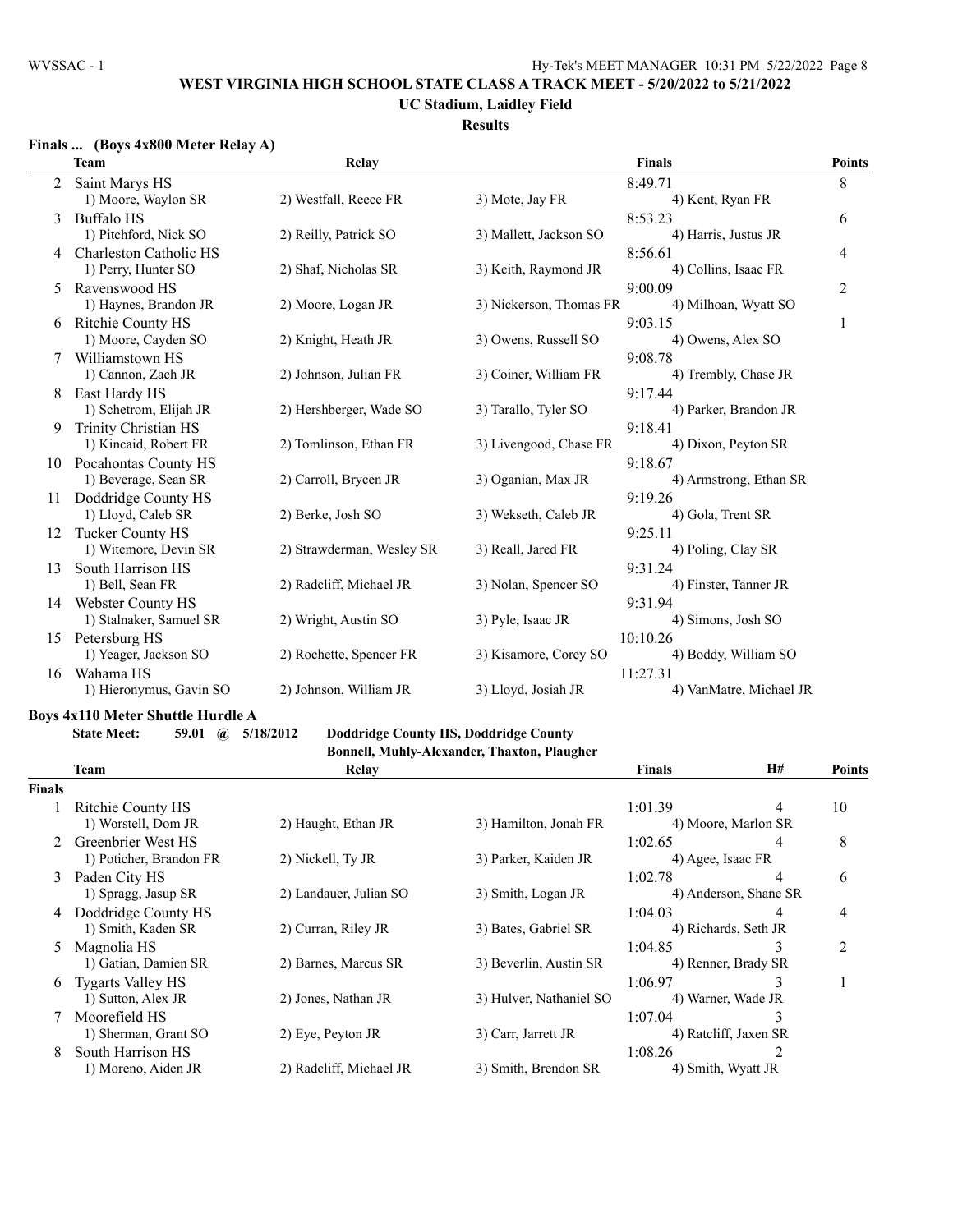**UC Stadium, Laidley Field**

|               | Finals  (Boys 4x110 Meter Shuttle Hurdle A)    |                      |                                      |                       |               |                            |                          |
|---------------|------------------------------------------------|----------------------|--------------------------------------|-----------------------|---------------|----------------------------|--------------------------|
|               | <b>Team</b>                                    |                      | Relay                                |                       | <b>Finals</b> | H#                         | <b>Points</b>            |
| 9             | <b>Buffalo HS</b>                              |                      |                                      |                       | 1:08.30       | $\overline{2}$             |                          |
|               | 1) Morlechetta, Austin FR                      | 2) Fertig, Gunner SO |                                      | 3) Harris, Justus JR  |               | 4) Webb, Malachi JR        |                          |
| 10            | Tucker County HS                               |                      |                                      |                       | 1:08.35       | 2                          |                          |
|               | 1) Poling, Clay SR                             |                      | 2) Wamsley, Haden SR                 | 3) Boyles, Allan FR   |               | 4) Husk, Logan SR          |                          |
| 11            | East Hardy HS                                  |                      |                                      |                       | 1:10.91       | $\overline{2}$             |                          |
|               | 1) Tarallo, Tyler SO                           | 2) Miller, Mason JR  |                                      | 3) Mathias, Eli FR    |               | 4) Shamburg, Brennan FR    |                          |
| 12            | Wood County Christian HS                       |                      |                                      |                       | 1:11.43       | 1                          |                          |
|               | 1) Weekley, Isaac SR                           |                      | 2) Dimit, Jonathon FR                | 3) Cline, Michael SR  |               | 4) Erlandson, Christian SO |                          |
| 13            | Richwood HS                                    |                      |                                      |                       | 1:11.55       |                            |                          |
|               | 1) Landreth, Joshua SR                         | 2) Duke, Tristan SR  |                                      | 3) Williams, Caleb SO |               | 4) Wargo, Hunter SR        |                          |
| 14            | Sherman HS                                     |                      |                                      |                       | 1:12.43       |                            |                          |
|               | 1) Ring, Tucker JR                             | 2) Ring, Shane SO    |                                      | 3) Welch, Jacob SR    |               | 4) Hager, Timothy JR       |                          |
| 15            | <b>Webster County HS</b>                       |                      |                                      |                       | 1:13.41       | 3                          |                          |
|               | 1) Cutlip, Isaac FR                            |                      | 2) Williamson, Codi SR               | 3) Ratliff, Zach JR   |               | 4) McMillion, Dakota SR    |                          |
| 16            | Wahama HS                                      |                      |                                      |                       | 1:14.55       | 1                          |                          |
|               | 1) Roque, Josh SR                              |                      | 2) Johnson, William JR               | 3) Fields, Dillan FR  |               | 4) Barnitz, Ashton SO      |                          |
|               | <b>Boys High Jump A</b>                        |                      |                                      |                       |               |                            |                          |
|               | <b>State Meet:</b><br>$6 - 09$<br>$\mathbf{a}$ | 5/18/2013            | <b>Anthony Aviles, Gilmer County</b> |                       |               |                            |                          |
|               | Name                                           | Yr                   | <b>School</b>                        |                       | <b>Finals</b> |                            | <b>Points</b>            |
| <b>Finals</b> |                                                |                      |                                      |                       |               |                            |                          |
|               | Huffman, Haiden                                |                      | SR James Monroe HS                   |                       | $J6-02.00$    |                            | 10                       |
| 2             | Amos, Peyton                                   |                      | JR Webster County HS                 |                       | $J6-02.00$    |                            | 8                        |
| 3             | Anderson, Shane                                |                      | SR Paden City HS                     |                       | $5 - 10.00$   |                            | $\boldsymbol{6}$         |
| 4             | Keplinger, Dean                                |                      | SR Moorefield HS                     |                       | 5-08.00       |                            | $\overline{\mathcal{L}}$ |
| 5             | Bassett, Isaiah                                |                      | SR Valley (Wetzel) HS                |                       | J5-08.00      |                            | $\overline{c}$           |
| 6             | Livengood, Chase                               |                      | FR Trinity Christian HS              |                       | J5-08.00      |                            | 1                        |
|               | Fertig, Gunner                                 |                      | SO Buffalo HS                        |                       | J5-08.00      |                            |                          |
| 8             | Beverlin, Austin                               |                      | SR Magnolia HS                       |                       | $5 - 06.00$   |                            |                          |
| 8             | Skeens, Andrea                                 |                      | JR Sherman HS                        |                       | 5-06.00       |                            |                          |
| 10            | Henderson, J.D.                                |                      | SR Ritchie County HS                 |                       | J5-06.00      |                            |                          |
|               | Davis, Xander                                  |                      | SO Gilmer County HS                  |                       | NH            |                            |                          |
| ---           | Harris, Wyatt                                  |                      | FR Wahama HS                         |                       | NH            |                            |                          |
|               | Miller, Aiden                                  |                      | JR Richwood HS                       |                       | NH            |                            |                          |
| $---$         | Fox, Issaha                                    |                      | JR Tygarts Valley HS                 |                       | $\rm NH$      |                            |                          |
| $---$         | Osborne, Jax                                   |                      | JR Pocahontas County HS              |                       | NH            |                            |                          |
|               | <b>Boys Pole Vault A</b>                       |                      |                                      |                       |               |                            |                          |
|               | 15-00 $\omega$ 5/18/2007<br><b>State Meet:</b> |                      | Seth Beckner, Buffalo                |                       |               |                            |                          |
|               | Name                                           | Yr                   | <b>School</b>                        |                       | <b>Finals</b> |                            | <b>Points</b>            |
| <b>Finals</b> |                                                |                      |                                      |                       |               |                            |                          |
| 1             | Camp, Kodi                                     |                      | JR Ritchie County HS                 |                       | 12-06.00      |                            | 10                       |
| 2             | Smith, Kaden                                   |                      | SR Doddridge County HS               |                       | 12-00.00      |                            | 8                        |
| 3             | Devinney, John                                 |                      | JR Doddridge County HS               |                       | J12-00.00     |                            | 6                        |
| 4             | Richards, Seth                                 |                      | JR Doddridge County HS               |                       | J12-00.00     |                            | $\overline{\mathcal{L}}$ |
| 5             | Landis, Sage                                   |                      | SO Tyler Consolidated HS             |                       | 11-06.00      |                            | $\overline{c}$           |
| 6             | Haught, Ethan                                  |                      | JR Ritchie County HS                 |                       | J11-06.00     |                            | 1                        |
|               | Fertig, Gunner                                 |                      | SO Buffalo HS                        |                       | 11-00.00      |                            |                          |
| 7             | Tawny, Alex                                    |                      | SO Williamstown HS                   |                       | 11-00.00      |                            |                          |
| 9             | Doolittle, Brice                               |                      | SO Williamstown HS                   |                       | 10-06.00      |                            |                          |
| 10            | Zombotti, Lucas                                |                      | JR Magnolia HS                       |                       | J10-06.00     |                            |                          |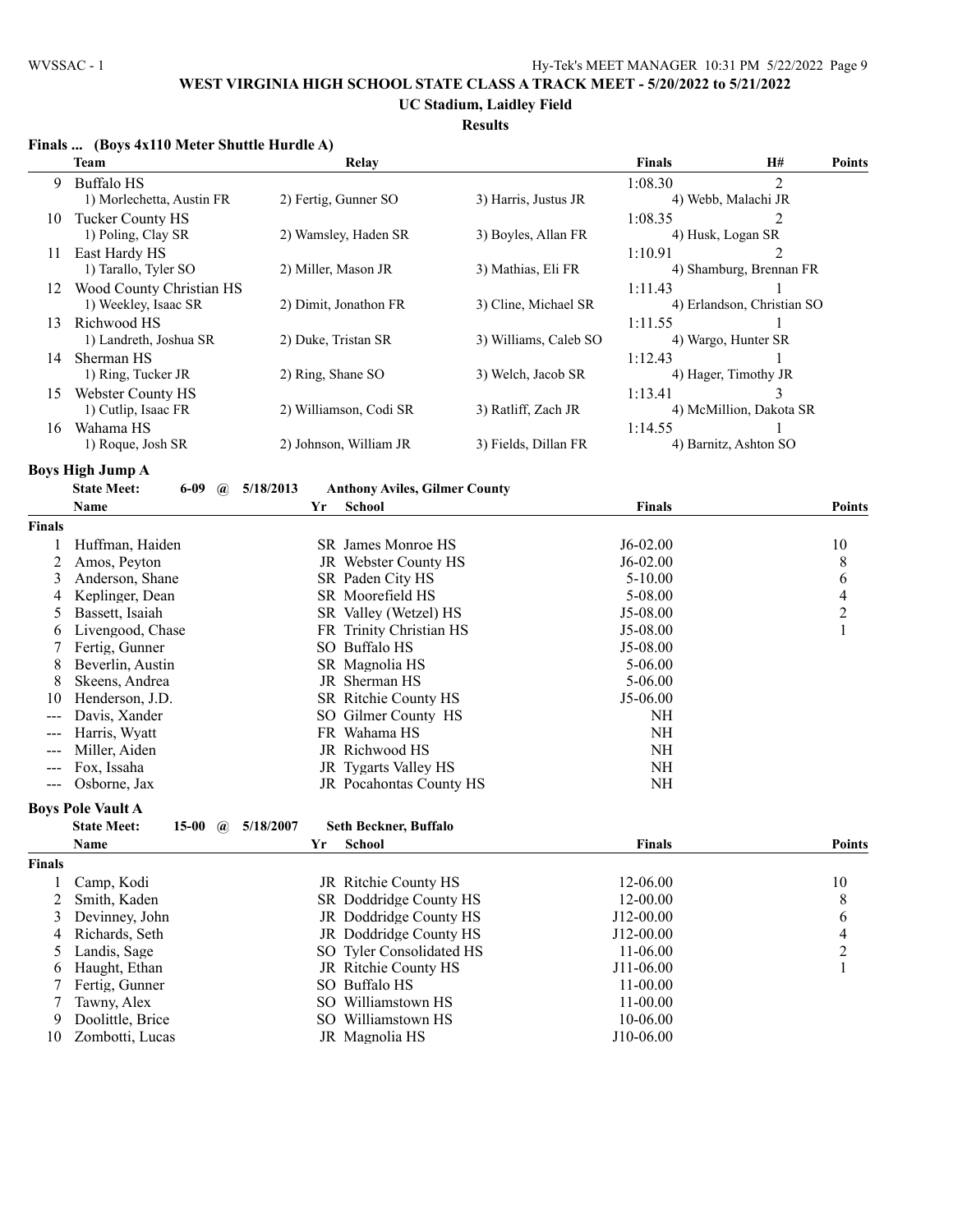#### **UC Stadium, Laidley Field**

| Finals | (Boys Pole Vault A) |  |  |  |
|--------|---------------------|--|--|--|
|--------|---------------------|--|--|--|

|                      | Name                                              | Yr        | <b>School</b>                   | <b>Finals</b> |                                | <b>Points</b>  |
|----------------------|---------------------------------------------------|-----------|---------------------------------|---------------|--------------------------------|----------------|
| 11                   | Winfrey, Branson                                  |           | FR Tyler Consolidated HS        | 9-06.00       |                                |                |
| 12                   | Miller, Aiden                                     |           | JR Richwood HS                  | $9 - 00.00$   |                                |                |
|                      | <b>Boys Long Jump A</b>                           |           |                                 |               |                                |                |
|                      | State Meet: 22-06.50 @                            | 5/20/2022 | Gus Morrison, Ritchie Co.       |               |                                |                |
|                      | Name                                              | Yr        | School                          | <b>Finals</b> | H#                             | <b>Points</b>  |
|                      |                                                   |           |                                 |               |                                |                |
| <b>Finals</b>        |                                                   |           |                                 |               |                                |                |
| 1                    | Morrison, Gus                                     |           | SR Ritchie County HS            | 22-06.50 $@$  | $\overline{\mathbf{c}}$        | 10             |
| 2                    | Huffman, Haiden                                   |           | SR James Monroe HS              | 20-10.75      | $\overline{c}$                 | 8              |
| 3                    | Amos, Peyton                                      |           | JR Webster County HS            | 20-04.75      | 2                              | 6              |
| 4                    | Rowe, Brindle                                     |           | SR Petersburg HS                | 19-10.00      | 2                              | 4              |
| 5                    | Beverlin, Austin                                  |           | SR Magnolia HS                  | 19-07.50      | $\overline{c}$                 | $\overline{c}$ |
| 6                    | Bates, Triston                                    |           | JR Valley (Wetzel) HS           | 19-04.00      | $\overline{c}$                 | $\mathbf{1}$   |
| 7                    | Livengood, Chase                                  |           | FR Trinity Christian HS         | 19-01.75      | 2                              |                |
| 8                    | Agee, Isaac                                       |           | FR Greenbrier West HS           | 19-00.25      | 1                              |                |
| 9                    | Tanouye, Donovan                                  |           | FR Paw Paw HS                   | 18-11.00      | 1                              |                |
| 10                   | Miller, Aiden                                     |           | JR Richwood HS                  | 18-07.50      | 2                              |                |
| 11                   | Ferrera, Lorenzo                                  |           | JR Wheeling Central Catholic HS | 18-06.00      | $\overline{c}$                 |                |
| 12                   | Harper, Cole                                      |           | SR Petersburg HS                | 18-01.00      | 1                              |                |
| 13                   | VanMatre, Sawyer                                  |           | SO Wahama HS                    | 17-11.75      | 1                              |                |
| 14                   | Hamric, Ean                                       |           | SR Gilmer County HS             | 17-05.75      | 1                              |                |
| 15                   | Hager, Timothy                                    |           | JR Sherman HS                   | 15-00.75      | 1                              |                |
| $\sim$ $\sim$ $\sim$ | Whitehill, Colton                                 |           | SR Hundred HS                   | <b>FOUL</b>   | 1                              |                |
|                      | <b>Boys Shot Put A</b>                            |           |                                 |               |                                |                |
|                      | <b>State Meet:</b><br>59-08.25 $\omega$ 5/21/2016 |           | Nathan Stout, Gilmer Co.        |               |                                |                |
|                      | Name                                              | Yr        | <b>School</b>                   | <b>Finals</b> | H#                             | <b>Points</b>  |
| Finals               |                                                   |           |                                 |               |                                |                |
| 1                    | Gerlach, Rowen                                    |           | JR Wahama HS                    | 47-09.00      | $\overline{\mathbf{c}}$        | 10             |
| 2                    | Kasekamp, Dalton                                  |           | JR Paw Paw HS                   | 46-10.00      | $\overline{c}$                 | 8              |
| 3                    | Burnside, Adam                                    |           | JR Doddridge County HS          | 45-03.00      | 2                              | 6              |
| 4                    | Shaffer, Conner                                   |           | SR Ritchie County HS            | 44-06.50      | 2                              | 4              |
| 5                    | Clendenin, Drew                                   |           | SR Buffalo HS                   | 44-00.50      | $\overline{2}$                 | $\overline{c}$ |
| 6                    | Holmes, Jaden                                     |           | SR Tyler Consolidated HS        | $42 - 10.00$  | $\overline{c}$                 | $\mathbf{1}$   |
| 7                    | Corbett, Aiden                                    |           | SO Williamstown HS              | $42 - 05.00$  | $\overline{c}$                 |                |
| 8                    | Dawson, Joey                                      |           | SR Magnolia HS                  | 40-11.75      | 1                              |                |
| 9                    | Zirk, Malachi                                     |           | SR Moorefield HS                | 40-07.25      | 2                              |                |
|                      | Watkins, Ty                                       |           | SO Saint Marys HS               | 39-08.50      |                                |                |
| 10<br>11             | Wimer, Logan                                      |           | JR Pocahontas County HS         | 39-07.50      | $\mathbf{1}$<br>$\overline{c}$ |                |
| 12                   |                                                   |           | JR Doddridge County HS          | 39-05.75      | $\mathbf{1}$                   |                |
|                      | Blake, Johnathan                                  |           |                                 |               |                                |                |
| 13                   | Booth, Chase                                      |           | SR Wirt County HS               | 39-02.50      | $\mathbf{1}$                   |                |
| 14                   | Workman, Robert                                   |           | SR Richwood HS                  | 38-05.00      | 1                              |                |
| 15                   | Weikart, Ethan                                    |           | SR Saint Marys HS               | 37-11.75      | 1                              |                |
| 16                   | Bell, Conner                                      |           | SR Webster County HS            | 36-01.50      | 1                              |                |
|                      | <b>Boys Discus Throw A</b>                        |           |                                 |               |                                |                |
|                      | <b>State Meet:</b><br>$167 - 00$<br>$\mathbf{a}$  | 5/20/2016 | Nathan Stout, Gilmer Co.        |               |                                |                |
|                      | Name                                              | Yr        | <b>School</b>                   | <b>Finals</b> | H#                             | Points         |
| Finals               |                                                   |           |                                 |               |                                |                |
| 1                    | Gerlach, Rowen                                    |           | JR Wahama HS                    | 144-05        | 2                              | 10             |